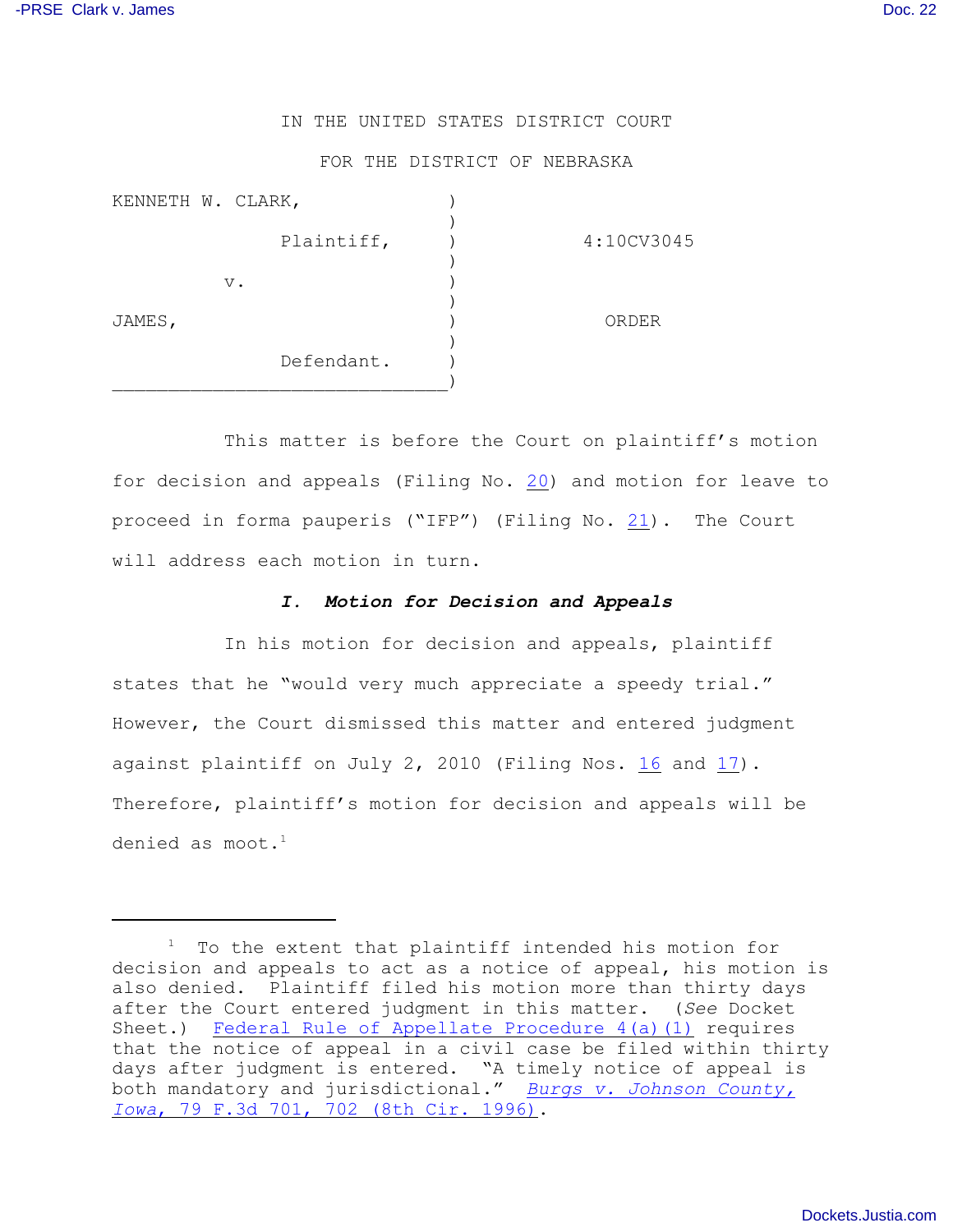## *II. Motion for Leave to Proceed IFP*

Plaintiff also seeks leave to proceed IFP in this matter (Filing No.  $21.$ ) However, the Court previously granted plaintiff leave to proceed IFP (Filing No. [7](https://ecf.ned.uscourts.gov/doc1/11311983859)). As discussed above, the Court dismissed this matter and entered judgment against plaintiff on July 2, 2010 (Filing Nos.  $16$  and  $17$ .) Therefore, plaintiff's motion for leave to proceed IFP will also be denied as moot. $2$ 

IT IS ORDERED that plaintiff's motion for decision and appeals (Filing No. [20](https://ecf.ned.uscourts.gov/doc1/11312085083)) and motion for leave to proceed IFP (Filing No. [21](https://ecf.ned.uscourts.gov/doc1/11312085098)) are denied.

DATED this 31st day of August, 2010.

BY THE COURT:

/s/ Lyle E. Strom

LYLE E. STROM, Senior Judge United States District Court

 $2$  To the extent that plaintiff intended his motion for leave to proceed IFP to act as a motion for leave to appeal IFP, his motion is denied. As discussed above, plaintiff failed to file a notice of appeal within thirty days after judgment was entered in this matter.